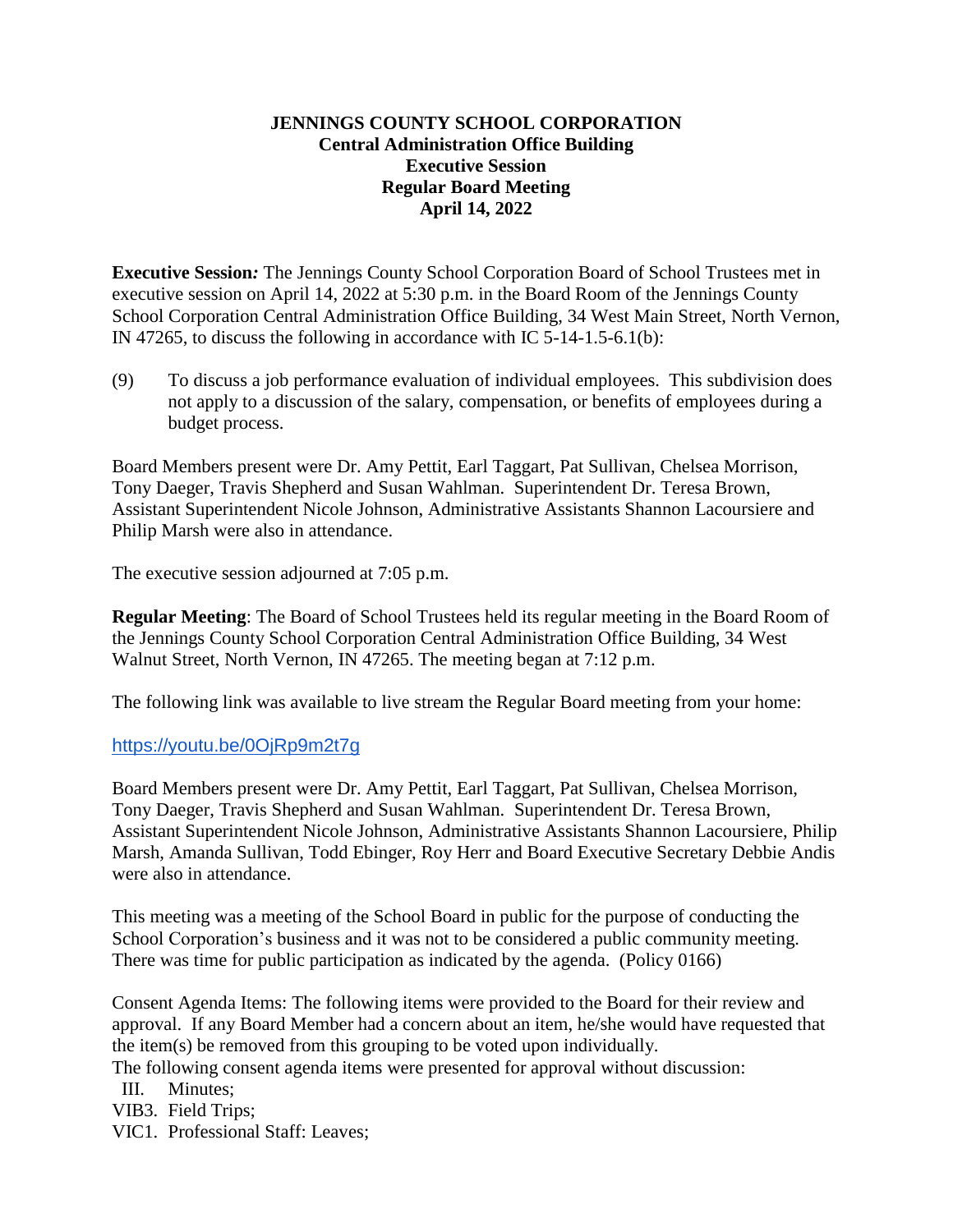- VIC2. Professional Staff: Resignations, Retirements;
- VIC7. Conference Requests;
- VID1. Support Staff: Leaves;
- VID2. Support Staff: Resignations, Retirements;
- VID8. Conference Requests;
- VII. Claims;

Information Items: These items were given to the Board to review. If a Board Member wished to discuss any of these items; he/she would have indicated that the item(s) be removed from the grouping for discussion during the meeting.

The following information items were shared with the Board:

VIF2. March Fund Report

VIIIA1. North Vernon Redevelopment Commission Meeting Minutes 2/28/2022.

VIIIA2. Area Plan Commission Meeting Minutes 3/7/2022.

VIIIA3. Essential Service Committee Meeting Minutes 3/15/2022.

# **Agenda**

I. Pledge

The President opened the meeting with the Pledge of Allegiance. Dr. Pettit reminded everyone that we are live streaming this school board meeting tonight.

- II. Consent Agenda Items Mr. Taggart made a motion to approve the consent agenda items. Mr. Sullivan seconded the motion. 7 yes, 0 no. Approved.
- III. Minutes of the Executive Session and the Regular Board Meeting of March 10, 2022. The minutes were approved without discussion as a consent agenda item.
- IV. Community Non-Agenda Items
	- The President asked if anyone would like to speak on an item not on the agenda. There were no comments.
	- **Stronger Together Recognition** 
		- $\triangleright$  JCHS Eric Kelley
		- > JCMS Missy Vance

Dr. Brown recognized JCHS Teacher Eric Kelley for being awarded the District Award of Merit by the Hoosier Hills Council of the Boy Scouts of America. Dr. Brown also recognized JCMS Custodian Missy Vance for stepping up to serve as assistant to the head custodian, volunteers time when an extra set of hands is needed and for her hard work improving the aesthetics to the outside of JCMS campus.

# 2022 JCS Spelling Bee Participants

- $\triangleright$  BCE Camryn Brooks, 6<sup>th</sup> Grade & Coraline Stevens, 5<sup>th</sup> Grade
- $\triangleright$  GCE Delaynee Ritz, 5<sup>th</sup> Grade & Solomon Shaw, 6<sup>th</sup> Grade
- $\triangleright$  HE Sebastian White, 6<sup>th</sup> Grade & Peyton Collett, 6<sup>th</sup> Grade
- $\triangleright$  JCMS Molly Wathen, 8<sup>th</sup> Grade & Abby Vance, 7<sup>th</sup> Grade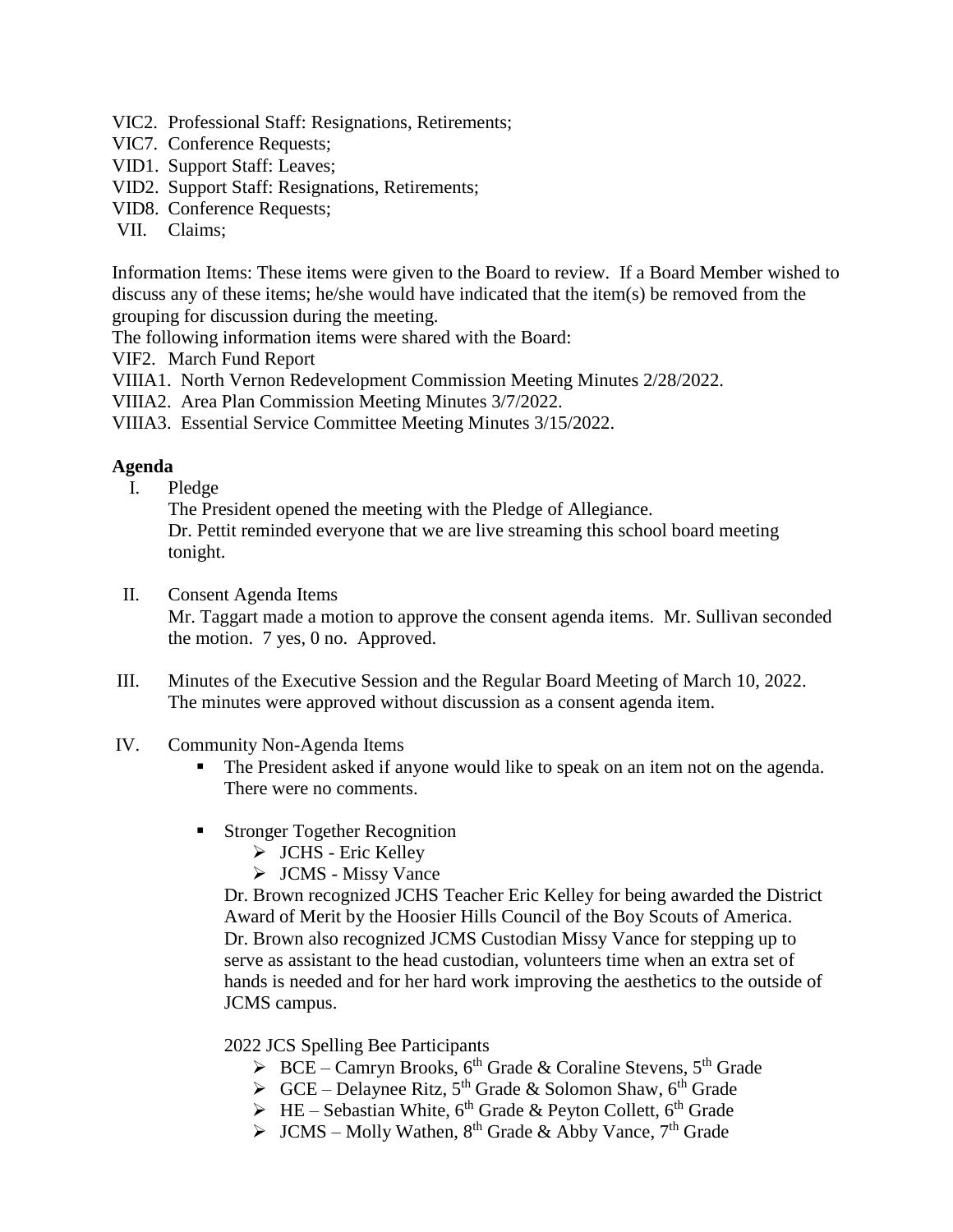- $\triangleright$  NVE Abby Patterson, 3<sup>rd</sup> Grade & Zella Tascott, 5<sup>th</sup> Grade
- $\triangleright$  St. Mary's Heidi Hughes, 7<sup>th</sup> Grade & Drew Spurlock, 6<sup>th</sup> Grade
- $\triangleright$  SCE Mariela Claudio-Hernandez, 5<sup>th</sup> Grade & Issabelle Littiken, 6<sup>th</sup> Grade
- $\triangleright$  SE Chance Tidwell, 4<sup>th</sup> Grade & Madelyn Crockett, 5<sup>th</sup> Grade

Dr. Brown recognized the above participants for the 2022 JCS Spelling Bee. The district winners were first place: Molly Wathen and second place: Heidi Hughes.

**JCMS** Presentation

JCMS Principal Mrs. Koelmel, Assistant Principal Mike Green, Assistant Principal Angie Klene, Director of Guidance Zabrina Nicholson and Instructional Coach Karen Field presented a power point of the happenings at JCMS.

- V. Old Business
	- A. NEOLA

1. NEOLA Policy 167.3, Public Participation at Board Meetings, Second Reading. Dr. Brown stated that she would like to pull this policy at this time. The other policies are a second reading and is recommending approval.

- 2. NEOLA Policy 1220, Employment of the Superintendent, Second Reading.
- 3. NEOLA Policy 1520, Employment of Administrators in Addition to the Superintendent, Second Reading.
- 4. NEOLA Policy 2262, Latch-Key Programs, Second Reading.
- 5. NEOLA Policy 2370.03, Indiana Course Access Program Delete, Second Reading.
- 6. NEOLA Policy 2603, School Performance Internet Dashboard, Second Reading.
- 7. NEOLA Policy 3120.08, Employment of Personnel for Extracurricular Activities, Second Reading.
- 8. NEOLA Policy 3120.11, Public Hearing Before Commencement of Collective Bargaining and Public Meeting Before Ratification of Tentative Agreement, Second Reading.
- 9. NEOLA Policy 3214, Staff Gifts, Second Reading.
- 10. NEOLA Policy 3220, Staff Evaluation, Second Reading.

Mr. Sullivan made a motion to approve the above NEOLA Policies (removing NEOLA Policy 167.3). Mr. Shepherd seconded the motion. 7 yes, 0 no. Approved.

- VI. New Business
	- A. Administration (Policy 1000)
		- 1. *Attachment -* Renewal of Administrator Contracts, Approval

Dr. Brown is presenting the 2022 Administrator Contract Recommendations. She is recommending that these individuals receive a 2-year contract continuation through June 30, 2024 as presented to the Board.

Mr. Daeger made a motion to approve the Administrator Contracts as presented. Mr. Taggart seconded the motion. 6 yes, 1 no (Morrison). Approved.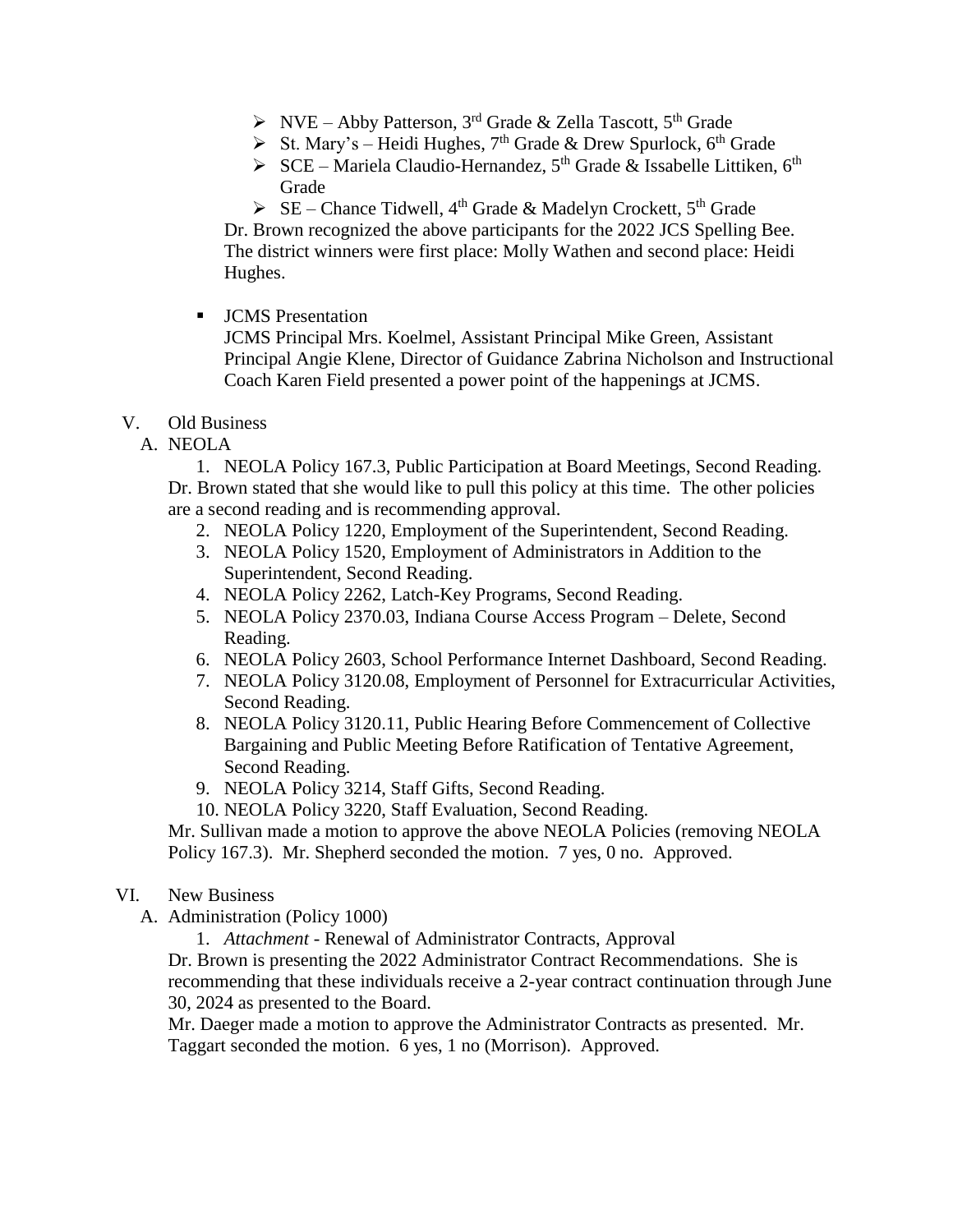- B. Programs (Policy 2000)
	- 1. 2022-2023 Student Handbooks, Inform Mrs. Johnson is bringing the 2022-2023 handbooks as an inform. These will be voted on at our next board meeting.
	- 2. 2022 Summer Student Programs, Inform Mrs. Johnson presented the JCSC 2022 Summer Programming – High School Summer School, IREAD Remediation  $-3<sup>rd</sup>$  Grade, and Elementary Summer Reading Tutoring Program.
	- 3. Field Trips
		- Anna Poore and Tevin Shoultz, JCHS Senior Class, Bear Creek Farm-Commiskey, IN, Holiday World-Santa Claus, IN, and Blues Canoe Livery-Edinburgh, IN, 5/21-5/23/2022.
- This field trip was approved without discussion as a consent agenda item.
- C. Professional Staff (Policy 3000)
	- 1. Leaves
		- Melissa Andres, JCHS Counselor, unpaid leave effective 2/17, 2/18, 2/22, 2/23, 3/15 – 3/18/2022, 4/7 & 4/8/2022.
		- Kristina Hartman, NVE Teacher, unpaid leave effective 4/7/2022.
		- Julie James, BCE Teacher, unpaid  $\frac{1}{2}$  day leave effective 4/11/2022.
		- Brook Leach, SCE Teacher, maternity leave effective 8/08/2022 -10/7/2022.

These leaves were approved without discussion as consent agenda items.

- 2. Resignations/Retirements
	- Taryn Broadus, JCS Director of Nursing, retiring effective end of 2021- 2022 school year.
	- Erika Downs, JCS Speech-Language Pathologist, resignation effective 3/16/2022.
	- Casey Ernstes, JCMS Head Coach Girls Track, resignation effective 3/13/2022.
	- Sam Ernstes, JCMS Girls Track Assistant Coach, resignation effective 3/14/2022.
	- Sidney Gerkin, NVE Teacher, resignation effective  $5/26/2022$ .
	- Amy Jones, BCE Principal, resignation effective 6/30/2022.
	- Tonya Manley, GCE Teacher, retiring effective end of 2021-2022 school year.

These resignations/retirements were approved without discussion as consent agenda items.

- 3. Recommendations
	- Career Increment / Master Teacher Stipend 2022/2023, 2023/2024, 2024/2025, 2025/2026, 2026/2027  $\triangleright$  Machel Lea Hines
	- Casey Ernstes, JCMS Girls Track Head Coach to Assistant Coach, \$1,652 stipend change, effective 3/1/2022.

Mr. Shepherd made a motion to approve the above recommendations. Mr. Daeger seconded the motion. 7 yes, 0 no. Approved.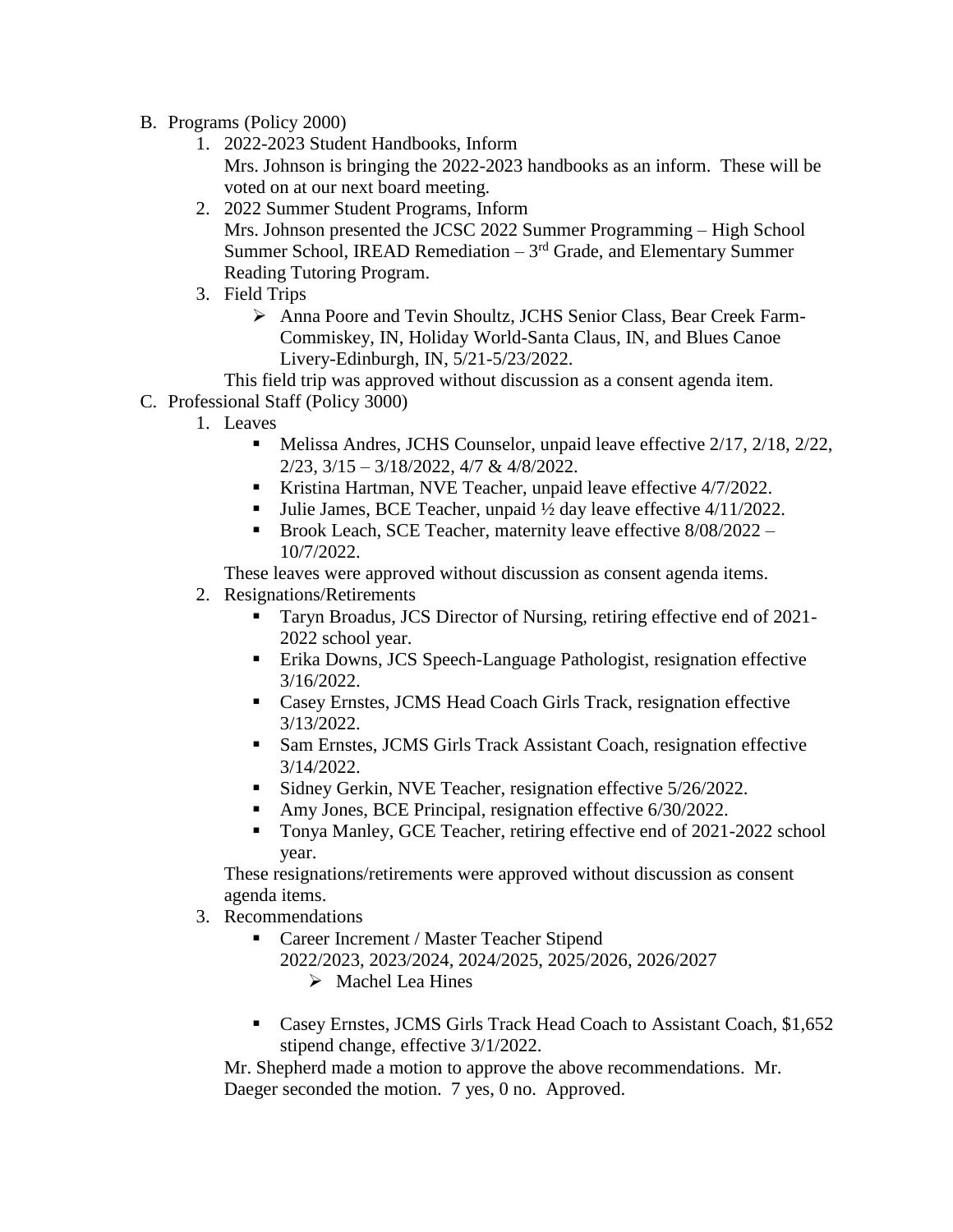- Josh Land, JCHS Head Boys Varsity Basketball Coach (add on a year to current supplemental contract) extended through 2022-2023.
- Kristi Sigler, JCHS Head Girls Varsity Basketball Coach (add on a year to current supplemental contract) extended through 2022-2023.

Discussion: Mr. Taggart requested a report from the JCHS Athletic Director on his recommendations for the above basketball position extensions. Mr. Taggart is asking to Table these items (Josh Land & Kristi Sigler).

Mr. Taggart made a motion to Table these two items. Ms. Morrison seconded the motion. 7 yes, 0 no. Approved.

- 4. Permission to Post 4 JCHS Certified Summer School Position, Approval Mr. Sullivan made a motion to approve the above positions. Ms. Morrison seconded the motion. 7 yes, 0 no. Approved.
- 5. Permission to Post 14 Certified Summer Tutoring Elementary Program Positions (18 days), Approval Mrs. Wahlman made a motion to approve the above posting. Mr. Sullivan
- seconded the motion. 7 yes, 0 no. Approved. 6. Permission to Post 3 Certified IREAD Remediation Summer Program Positions (4 days), Approval

Mr. Shepherd made a motion to approve the above posting. Ms. Morrison seconded the motion. 7 yes, 0 no. Approved.

- 7. Conference Requests
	- Matt Staples, 2022 School Resource Officer Conference, Michigan City, IN, 6/22 – 6/24/2022.
	- > Tim Poer, School Transportation Assoc. of IN Conference, Westfield, IN,  $6/7 - 6/9/2022$ .
	- $\triangleright$  Shannon Lacoursiere, Philip Marsh, & Myra Fischvogt, IASBO Annual Conference, French Lick, IN., 5/4 -5/6/2022.

These conferences were approved without discussion as consent agenda items. D. Support Staff (Policy 4000)

1. Leaves

- Lauren Clayton, SCE Para Pro, unpaid ¼ day leave effective 3/29/2022.
- Vicky Elliott, SCE Para Pro, unpaid leave effective 4/7/2022.
- Hannah Everhart, NVE Para Pro, unpaid leave effective  $3/17$ ,  $3/18$ ,  $3/29$ , 3/30, ½ day 3/31 & ½ day 4/1/2022.
- **Jessica Franklin, NVE Para Pro, unpaid leave effective 4/8/2022**  $\&$ 5/6/2022.
- Ellen Gerringer, SCE Para Pro, unpaid leave effective 3/18/2022.
- Andi Gudgel, SE Para Pro, unpaid leave effective 4/4 4/8/2022.
- Charlotte Huffman, NVE Para Pro, unpaid ¼ day leave effective 4/7/2022.
- Samantha Kelley, BCE Para Pro, unpaid leave effective  $3/29 & 3/30/2022$ .
- Abigail McKeand, SCE Para Pro, unpaid leave effective 3/16/2022.
- Amber Ross, BCE Para Pro, unpaid leave effective 4/08/2022.
- Alexis Cross-Tharpe, NVE Para Pro, unpaid ¾ day leave effective 3/14/2022.
- Ryan Vaughan, JCMS Para Pro, unpaid leave effective  $3/10 \& 3/11/2022$ .

These leaves were approved without discussion as consent agenda items.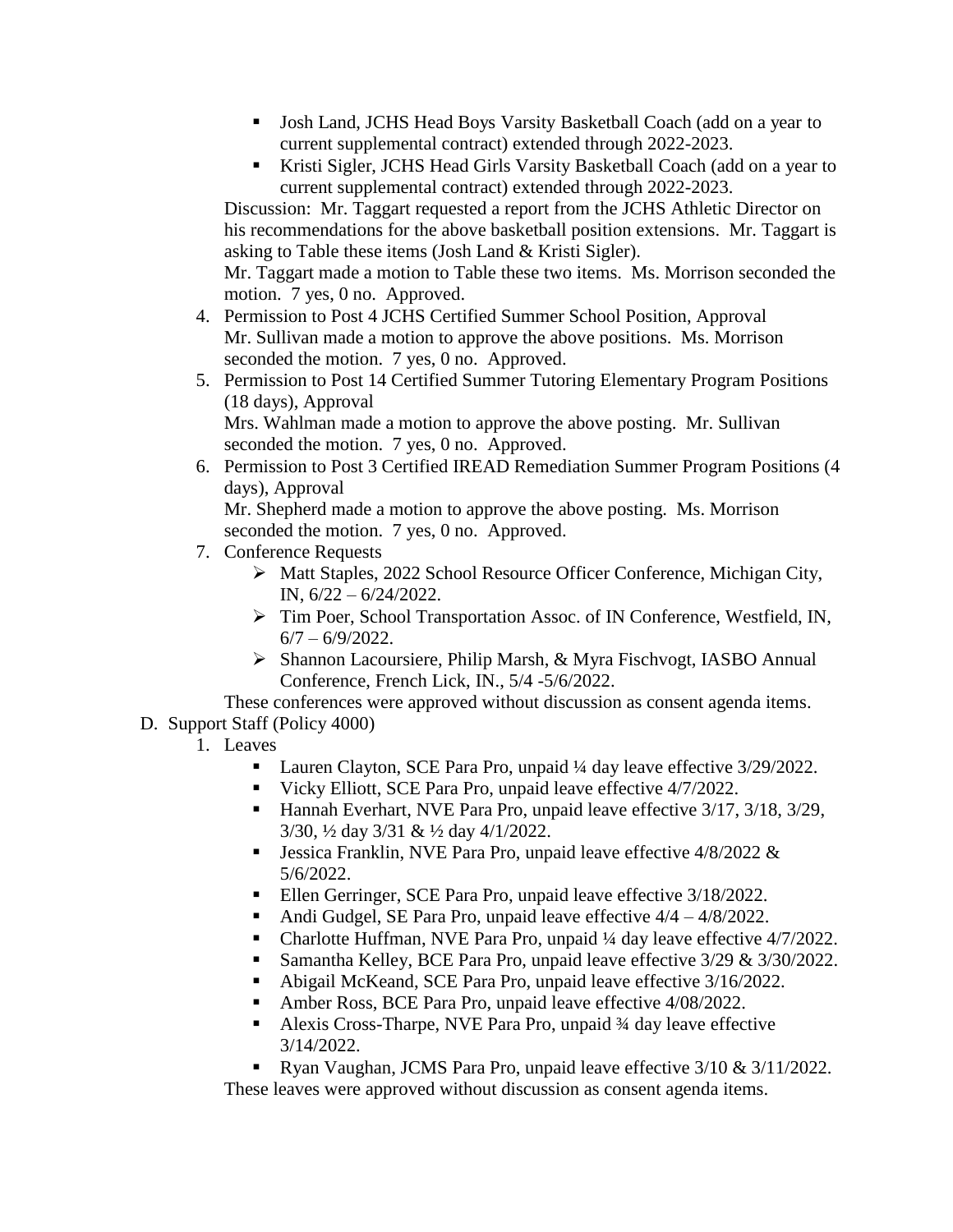- 2. Resignations/Retirements
	- Mary Bailey, JCS Bus Aide, resignation effective 4/11/2022.
	- Penny Feeney, BCE Custodian, resignation effective 4/29/2022.
	- Melinda Jester, JCHS Para Pro, resignation effective end of 2021-2022 school year.
	- Judith Wright, SCE Para Pro, resignation effective 3/19/2022.
	- These resignations were approved without discussion as consent agenda items.
- 3. Recommendations
	- Blaich Blanton, JCHS Volunteer Boys Track and Field Coach for the 2021-2022 school year, effective 3/15/2022.
	- Jennifer Campbell, JCHS Para Pro (SPED Self-Contained Classroom), \$15.45 hr. x 7 hrs. day, effective 3/28/2022.
	- Savanna Caneer, SCE Para Pro, \$15.45 hr. x 7 hrs. day, effective 3/28/2022.
	- Matt Capes, JCMS Assistant Boys Track Coach, \$1,652 stipend, effective 3/28/2022.
	- Kasi Elliott, SCE Para Pro, \$13.20 hr. x 7 hrs. day, effective  $3/28/2022$ .
	- Hannah Everhart, NVE Para Pro, \$14.00 hr. x 7 hrs. day, effective 12/1/2021.
	- Brenda Little, SCE Para Pro, \$13.00 hr. x 7 hrs. day, effective  $3/28/2022$ .
	- Shanna Lovitt, NVE CARES Para Pro, \$13.00 hr. x 7 hrs. day, effective 3/28/2022.
	- Lori McClain, JCS Bus Aide, \$13.00 hr. x 36-39 hrs. per week, effective 3/10/2022.
	- Wyatt Messer, JCHS Volunteer Assistant Strength and Conditioning Coordinator, effective 3/28/2022.
	- Katherine Safley, SCE Cook, \$14.00 hr. x 7 hrs. day, effective  $3/28/2022$ .
	- Megan Stevens, JCMS Head Girls Track Coach, \$2,336 stipend, effective 3/22/2022.

Mr. Taggart made a motion to approve these recommendations. Mr. Shepherd seconded the motion. 7 yes, 0 no. Approved.

4. Permission to Post 1 JCHS Summer School Non-Certified Staff (Para Pro), Approval

Ms. Morrison made a motion to approved this posting. Mr. Sullivan seconded the motion. 7 yes, 0 no. Approved.

- 5. Permission to Post 12 Non-Certified Para Professionals for Summer Tutoring Elementary Program Positions (18 days), Approval Mr. Sullivan made a motion to approved this posting. Mr. Daeger seconded the motion. 7 yes, 0 no. Approved.
- 6. Permission to Post 1 Non-Certified Para Professional for IREAD Remediation Summer Program Position (4 days), Approval Mr. Daeger made a motion to approve this posting. Mrs. Wahlman seconded the motion. 7 yes, 0 no. Approved.
- 7. Permission to Post Summer Internship Positions, Approval
	- 3 Grounds Worker Positions
	- $\triangleright$  4 Technology Positions
	- ▶ 1 Central Office Assistant Position
	- $\geq 1$  Transportation Assistant Position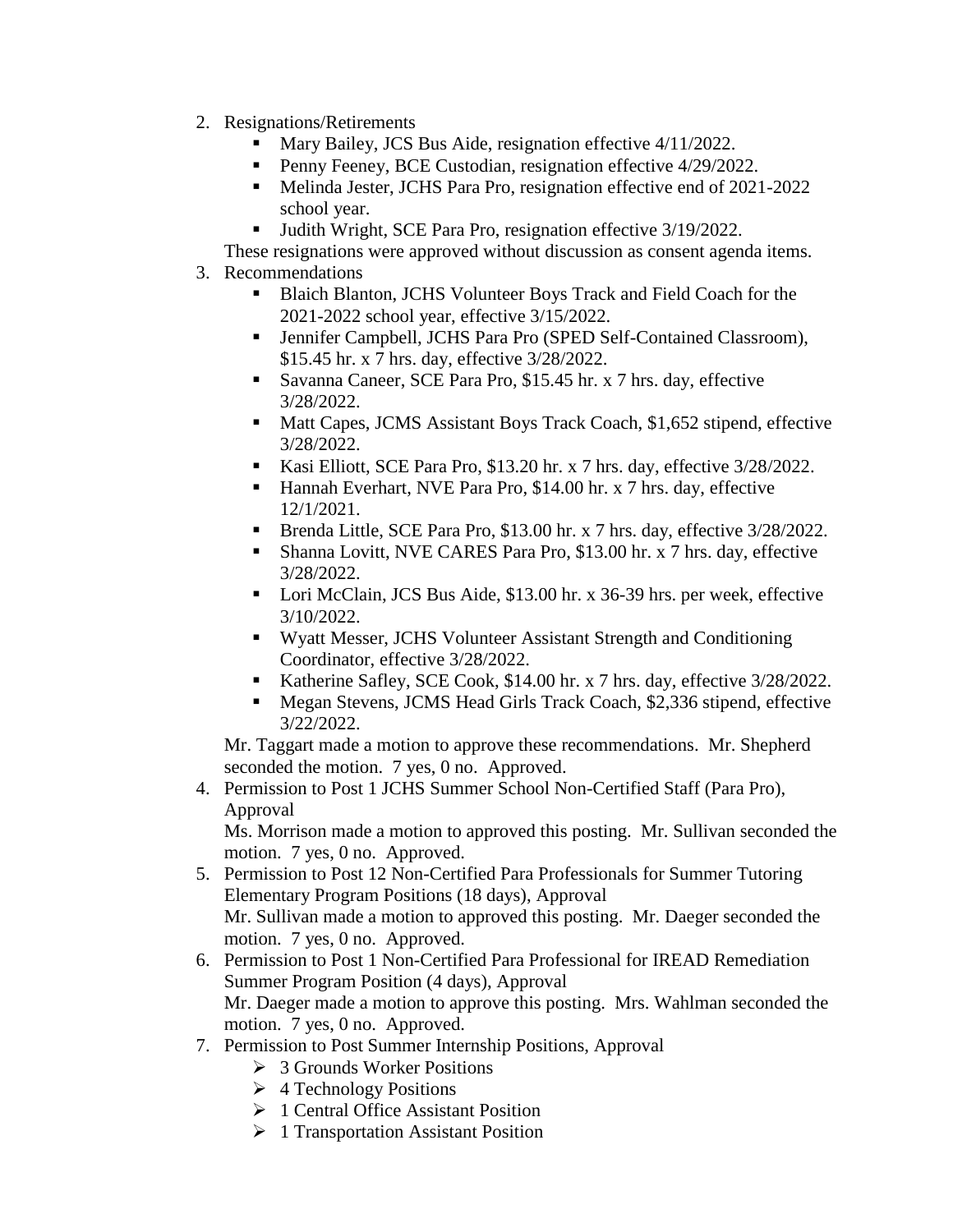- $\geqslant 6$  Custodial Positions
- $\geq 2$  Maintenance Intern Positions Fall

Mr. Sullivan made a motion to approve these postings. Ms. Morrison seconded the motion. 7 yes, 0 no. Approved.

8. Conference Requests

None at this time.

- E. Students (Policy 5000)
	- 1. 2022 2023 Non-Resident Student Transfer Cut-Off Date of May 24, 2023, Approval

Dr. Brown stated that each year we have to report to the DOE the date for nonresident student transfer cut-off date. Dr. Brown recommends that we use May 24, 2023 as the cut-off date and is asking the board for approval.

Mr. Shepherd made a motion to approve this date. Mr. Sullivan seconded the motion. 7 yes, 0 no. Approved.

- F. Finances (Policy 6000)
	- 1. Donations, Approval
		- Ascension St. Vincent, \$1,000 to JCHS Student Athlete Leadership Team.
		- NVIC, \$250.00 to JCHS Student Athlete Leadership Term.
		- NVIC, \$250.00 to Tammy Galloway at HE to help fund a Lego Club for  $2<sup>nd</sup>$  to  $4<sup>th</sup>$  grade students.
		- Betty Lois Polley in memory of Curly Patterson, \$50.00 to JCHS Panther Pantry.
		- NVIC, \$250.00 to JCHS Choir for musical supplies.
		- DMB Embroidery, \$120.00 to SCE for Student Council T Shirts.
		- Joe Mills –Sims Bark, Crothersville, IN, \$400 worth of Mulch for Landscaping at JCMS.
		- JC Pallet of Butlerville, \$150 Trucking Fee to haul mulch to JCMS.

 The Erler – Cardinal Family Foundation, \$565.71 to NVE to purchase comprehensive, research-based tool kits to help students with Math facts. Mrs. Wahlman made a motion to approve the above donations. Mr. Shepherd seconded the motion. 7 yes, 0 no. Approved.

2. March Fund Report

A copy of the report was included in the board packet.

- G. Operations (Policy 8000)
	- 1. Review / Update the Panthers Prepare & Care Plan, Approval
		- Dr. Brown stated that we are required under ESSER guidelines to review our Panthers Prepare & Care Plan every six months. Dr. Brown provided the updated February 2022 letter and is asking the board to approve as our 6-month review. This letter is also posted on our school website.

Mrs. Wahlman made a motion to approve the updated Panthers Prepare & Care Plan update. Mr. Sullivan seconded the motion. 7 yes, 0 no. Approved.

- H. Relations (Policy 9000)
	- 1. MOU between Western Governors University and Jennings County School Corporation, Approval

Dr. Brown stated we are bringing this MOU between Western Governors University and JCSC for student teacher relationship.

Mr. Shepherd made a motion to approve the above MOU. Mrs. Wahlman seconded the motion. 7 yes, 0 no. Approved.